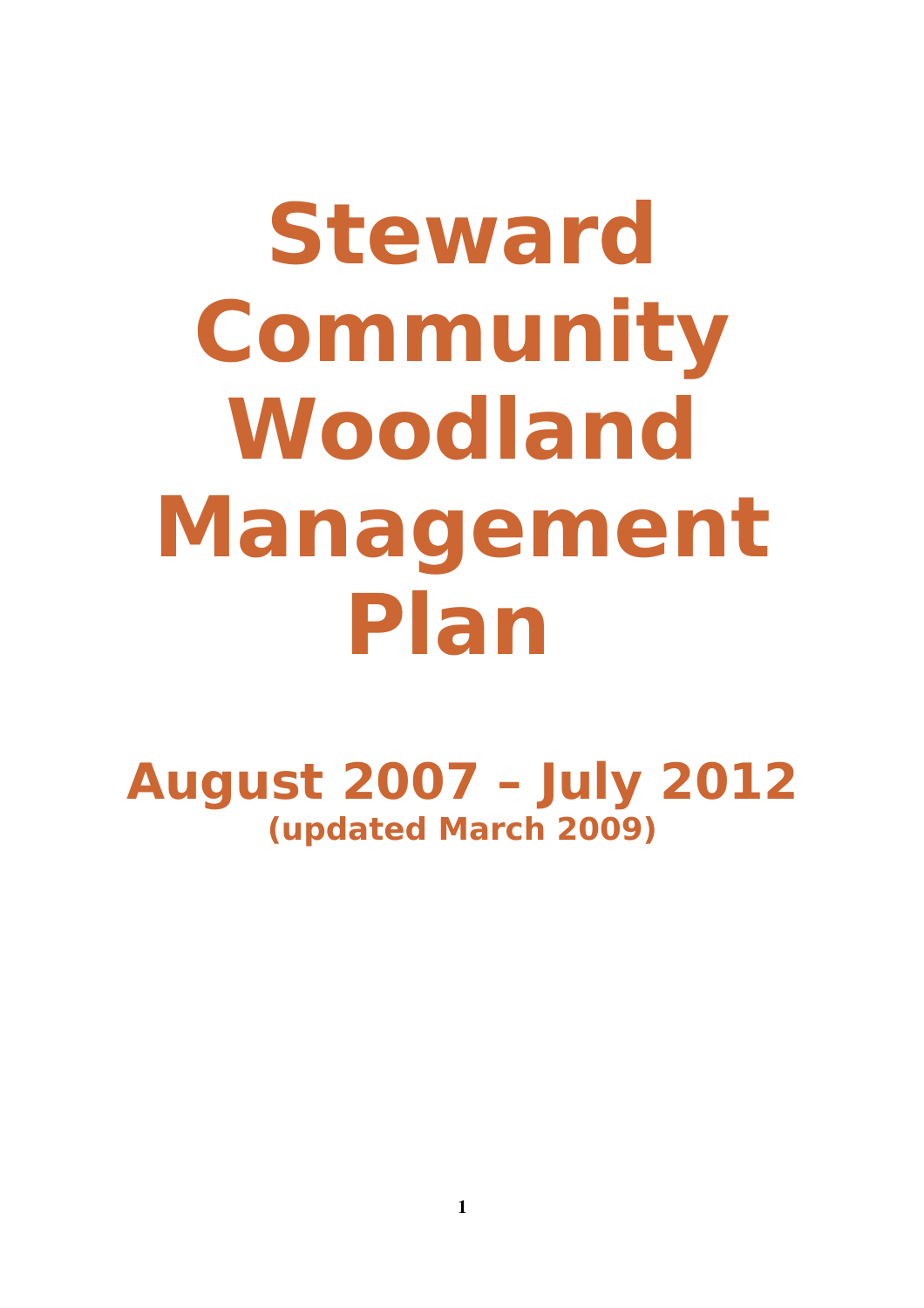# **Contents**

| <b>Community Mission Statement</b>                           | 3         |
|--------------------------------------------------------------|-----------|
| <b>Management Objectives</b>                                 | 4         |
| <b>Strategies to meet our</b><br><b>Primary Objectives</b>   | $5 - 8$   |
| <b>Strategies to meet our</b><br><b>Secondary Objectives</b> | 9         |
| <b>Management Plan by Compartments</b>                       | 10-12     |
| <b>General Management Policies</b>                           | $13 - 14$ |
| <b>Implementation Plan</b>                                   | 15-16     |
| <b>Glossary of unusual terms</b><br>and techniques           |           |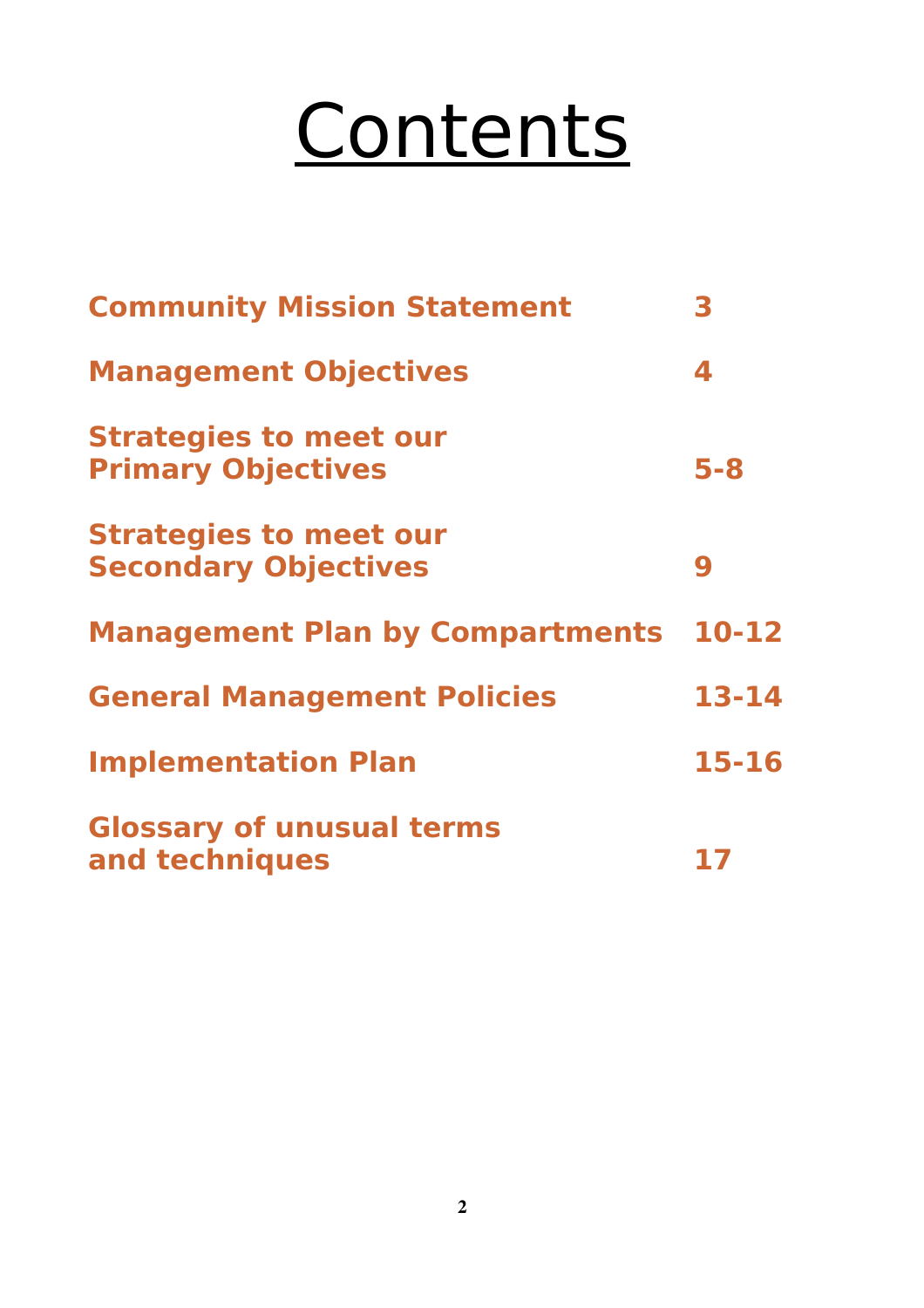# Community Mission Statement

We are a co-operative of people living and working together at Steward Community Woodland by Dartmoor. We aim to foster environmental awareness and solutions by providing examples of sustainable land use.

Our community is based on the ethics of love, earth care, people care, and resources for need not greed.

We aim to practice a positive impact lifestyle by:

Managing the woods and our lives using permaculture principles, and limiting use of fossil fuels;

- · Growing much of our own food (organically);
- Generating enough income predominantly from the project's sustainable activities and additionally from other ethically based work to meet our basic needs;
- Building our own homes with materials from the wood and reused/recycled materials;
- Reducing vehicle use, sharing vehicles and using biofuels (when available);
- Home educating our children with the aim of fostering wholeness, balance and empowerment;
- Living together in community, respecting all life;
- Generating renewable energy and exploring alternatives to the use of fossil fueled woodland machinery;
- Connecting with the wider community with honesty and clarity;
- Learning from all around us and passing on our knowledge, skills and experience.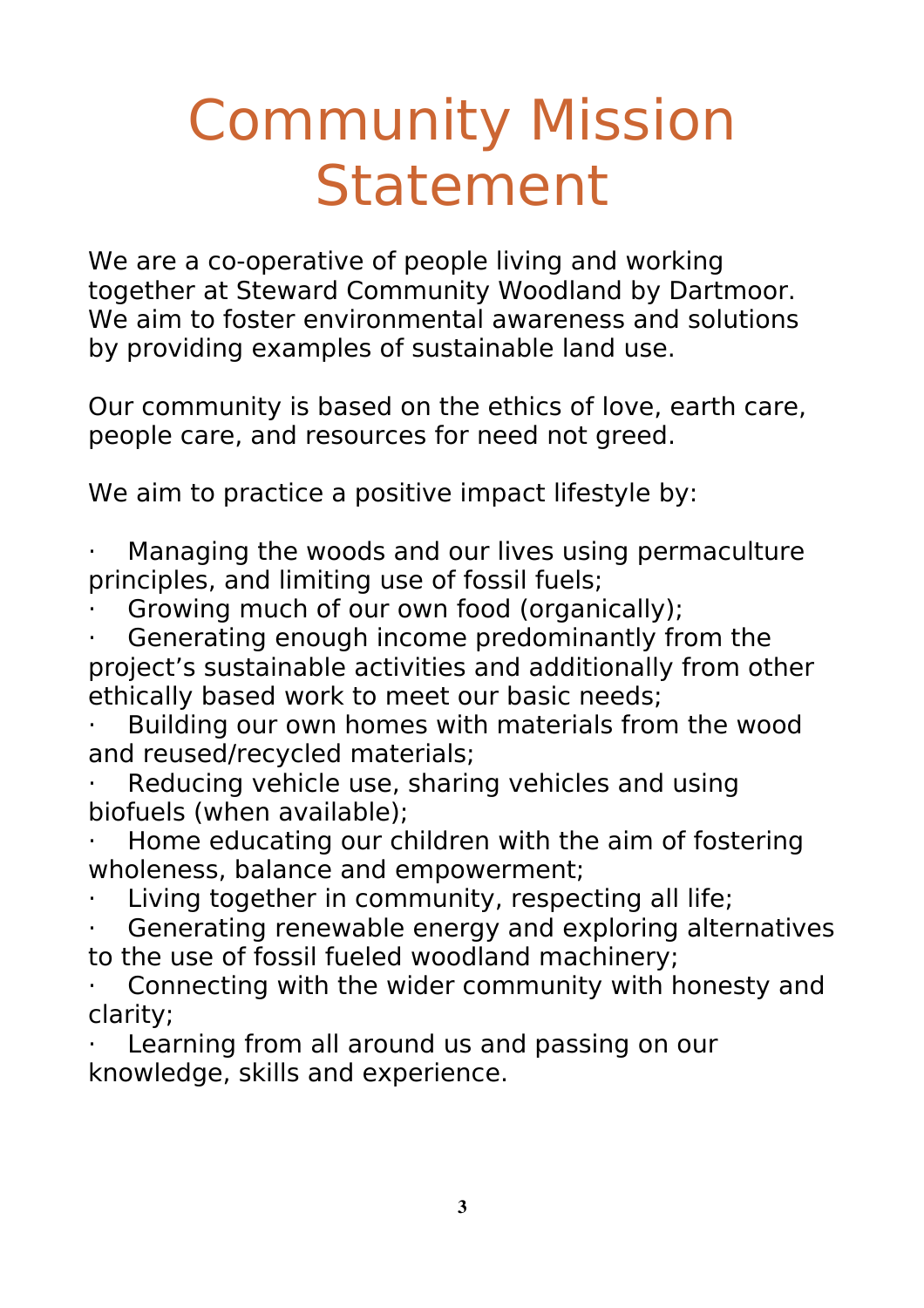### Management Objectives

### Primary Objectives

A-1 Increase biodiversity and habitat for wildlife, especially threatened species.

A-2 Produce firewood for ourselves and others.

A-3 Grow food.

A-4 Maintain and enhance the visual screening of our structures from the A382 and our neighbours.

A-5 Create spaces for the community to play in.

A-6 Supply building materials for ourselves and others.

### Secondary Objectives

B-1 Carbon sequestration.

B-2 Create and maintain shelter and sunshine for our structures and food crops.

- B-3 Earn some income from the woodland's resources.
- B-4 Increase our ability to run courses and events here.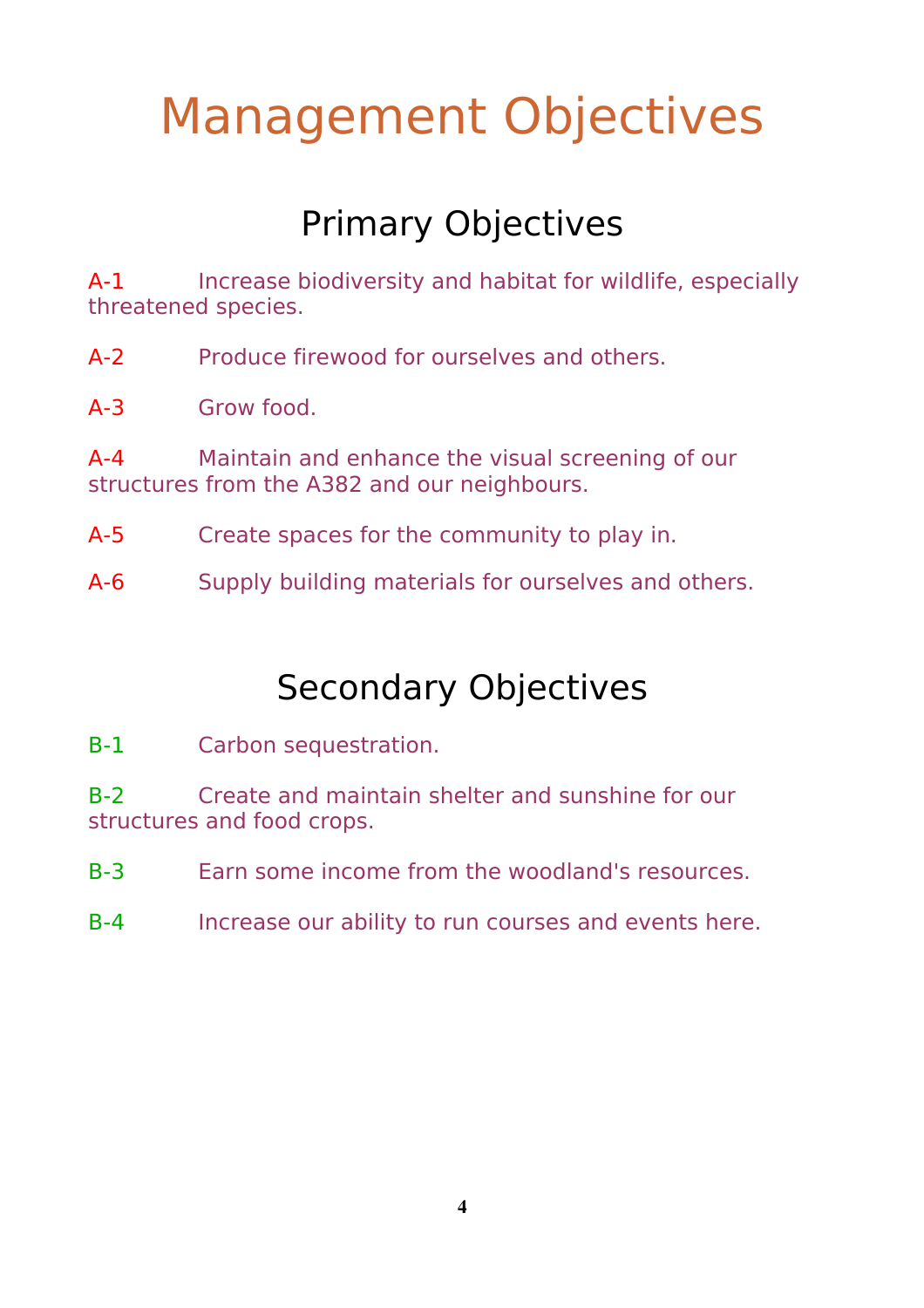### Strategies to meet our Primary Objectives

#### Objective A-1: Increase biodiversity and habitat for wildlife, especially threatened species.

There are 3 types of strategies to meet this objective - specific action plans to help threatened species (dormice and bats), policies to control non-native species that reduce biodiversity (laurel, sycamore, rhododendron and sitka spruce) and general working/management policies that increase the potential for wildlife and biodiversity at Steward Wood.

#### A-1.1 Dormouse Action Plan

A-1.1a Put up nest boxes in the Larch and Wildlife areas, in the new Edible Woodland in Growing Area, in Rain Forest and Railway Track.

A-1.1b Plant oaks, hazel and other nut bearing trees in the new Edible Woodland area.

A-1.1c Continue to thin Rain Forest to create a fruiting under story

A-1.1d Thin the Pine areas to create a fruiting under story

A-1.1e Continuous coppicing of hazel stools throughout the woodland to provide shelter, pathways and food.

A-1.1f Drill holes into Larch tree stumps to provide nesting spaces.

#### A-1.2 Bat Action Plan

A-1.2a Leave Ivy on felled trees for 24 hours before limbing and cleaning the tree.

A-1.2b Create more ponds to provide bats with insect food– in the Growing Area, in the Lower Larch and at the bottom of the Inner Larch Area.

A-1.2c Put up bat boxes and create sunny clearings (esp. by felling/ring barking sitka spruce) near the new ponds.

A-1.2d Register these areas as bat zones, and fell trees in these areas between September and November to avoid unnecessary disturbance.

A-1.2e Leave/ring bark old holey trees in these areas to provide resting and summer sleeping spaces.

#### A-1.3 Laurel Action Plan

A-1.3a Cut down Laurel below glade and above walled path, and cut it back every year.

A-1.3b Cut down Laurel above Glade up to a certain point, then sculpt it into a swoosh.

A-1.3c Pull up/elimination mulch laurel found growing outside the Laurel Area.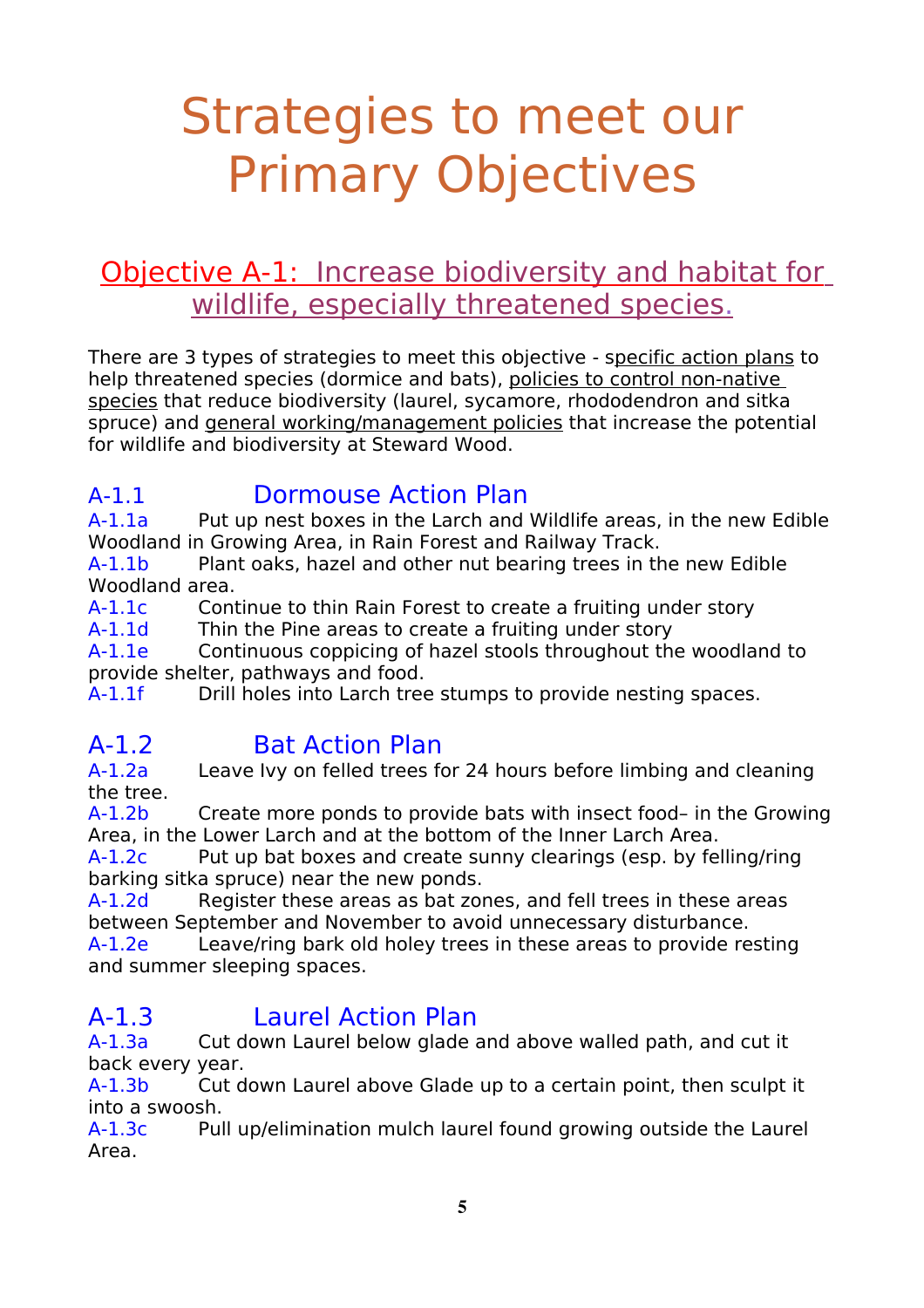### A-1.4 Sycamore Action Plan

A-1.4a Coppice the young Sycamore in the Inner Larch Area for personal and communal firewood before it is mature enough to set seed.

#### A-1.5 Sitka Spruce Action Plan

A-1.5a Ring bark trees not close to paths to create wildlife habitat, unless they are providing visual screening for the Settlement..

A-1.5b Fell trees close to paths and then leave them to rot to create wildlife habitat unless they are providing screening..

A-1.5c Pull up any observed Sitka regeneration.

#### A-1.6 Rhododendron Action Plan

A-1.6a Cut down bushes in the Growing Area, pull out roots and cover with black plastic and tyres to kill it off completely.

#### A-1.7 Larch Action Plan

A-1.7a Gradually fell Larch in Lower Larch and Inner Larch for firewood, building materials and for sale.

A-1.7b Gradually fell Larch in the Wildlife Area and either leave it to rot or collect it for firewood/building materials.

#### A-1.8 General Wildlife-Friendly Policies

A-1.8a Take care when working in boggy areas.

A-1.8b Where possible leave dead trees standing and leave dead wood on the ground.

A-1.8c Thin conifers over streams.

A-1.8d Use Continuous Cover Forestry techniques to guide thinning and restocking planning.

A-1.8e Restock the Wildlife Area with a broad leaf mix that includes a lot of Oak.

A-1.8f Default restocking is with broad leaf trees, preferably native species of local provenance.

A-1.8g Set up an on site tree nursery to provide local provenance Oak, Ash, Sweet Chestnut, Hazel and other nut trees.

A-1.8h Design the woodland to be stable and resilient in the face of predicted changes in the climate – plant for diversity, flood/drought/storm tolerance and an ability to cope with a rise in temperature, diseases and pests. Do not restock with Scot's Pine or any monoculture plantations. Choose trees to fell with an awareness of wind throw effects.

A-1.8iKill ivy on veteran trees that are at risk of wind throw, particularly along the top border of the woods.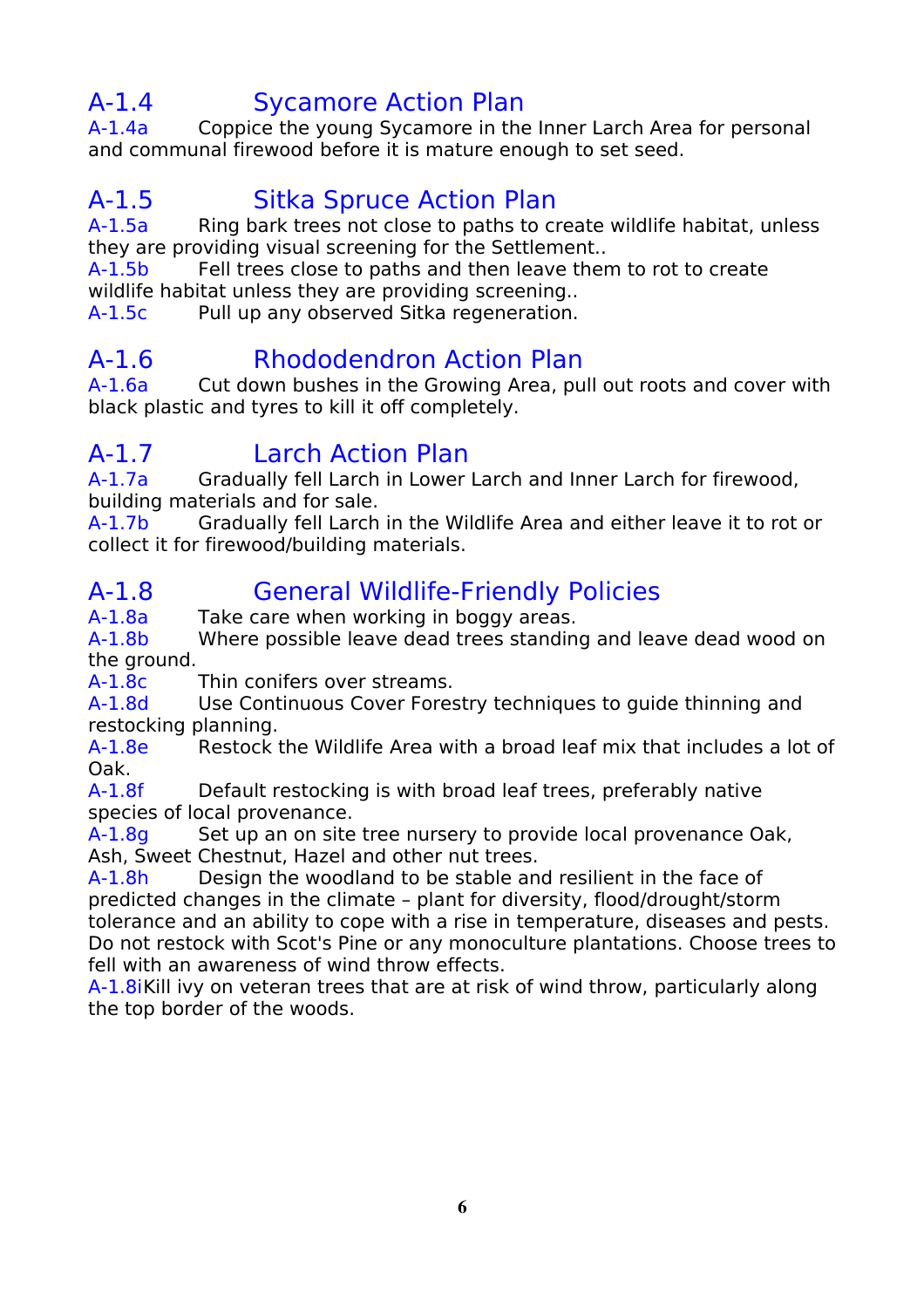#### Objective A-2: Produce firewood for ourselves and others.

#### A-2.1 Firewood for ourselves

A-2.1a Thin Rain Forest further, watch for signs of deer browsing on Ash stool regeneration, and fence if necessary.

A-2.1b Fell conifers, Sycamore and some Ash in Inner Larch, especially directly above paths to create sunny rides and spaces to grow perennial foods. A-2.1c If we have animal or vehicular assistance, fell trees further away from the settlement, then split and transport them in.

A-2.1d If we have no assistance, fell trees closer to the settlement, especially uphill from dwellings.

A-2.1e If assistance is possible the following year, fell, cross cut and split trees further away and leave until assistance arrives, preferably raised off the ground or in a dry area.

A-2.1f Coppice all young Sycamore in Inner Larch.

A-2.1g Single out some Ash stools in Inner Larch and Rain Forest, to harvest firewood and create canopy/future building material trees.

A-2.1h Use off cuts from thinning Pine areas if transport assistance is available.

A-2.1i Use Laurel stems in enclosed stoves if it is definite they contain no cyanide.

A-2.1j Restock Larch and Pine areas with a deer proof broadlleaf mix that includes ash and chestnut trees for future firewood harvest.

#### A-2.2 Firewood for others

A-2.2a Fell wonky trees in Lower Larch, Growing Area and Norway Spruce if the market for softwood firewood picks up when fossil fuels start to run out. A-2.2b Fell wonky trees in Pine and Larch areas as well if there is demand and we have assisted extraction.

#### Objective A-3: Grow more food.

A-3a Plant an Edible Woodland in the further half of the Growing Area, consisting of fruit trees, bushes and climbers, nut trees, perennial vegetables, a pond and ground cover fruiting plants.

A-3b Plant food producing trees and perennial vegetables around the glade area to try and replace the Laurel, and to create a destination for compost from the new compost toilet below the glade.

A-3c Fell trees uphill of paths in the Inner Larch area, and replant with fruit trees, bushes and perennial vegetables.

A-3d Plant food next to the path from the Railway Track to the Settlement.

A-3e Plant edible evergreens in the visual screening belt below the Settlement.

A-3f Restock the Pine areas with a broad leaf mix including sweet chestnut and fruit trees.

A-3g Plant fruit trees in espalier formation along the paths in the Settlement.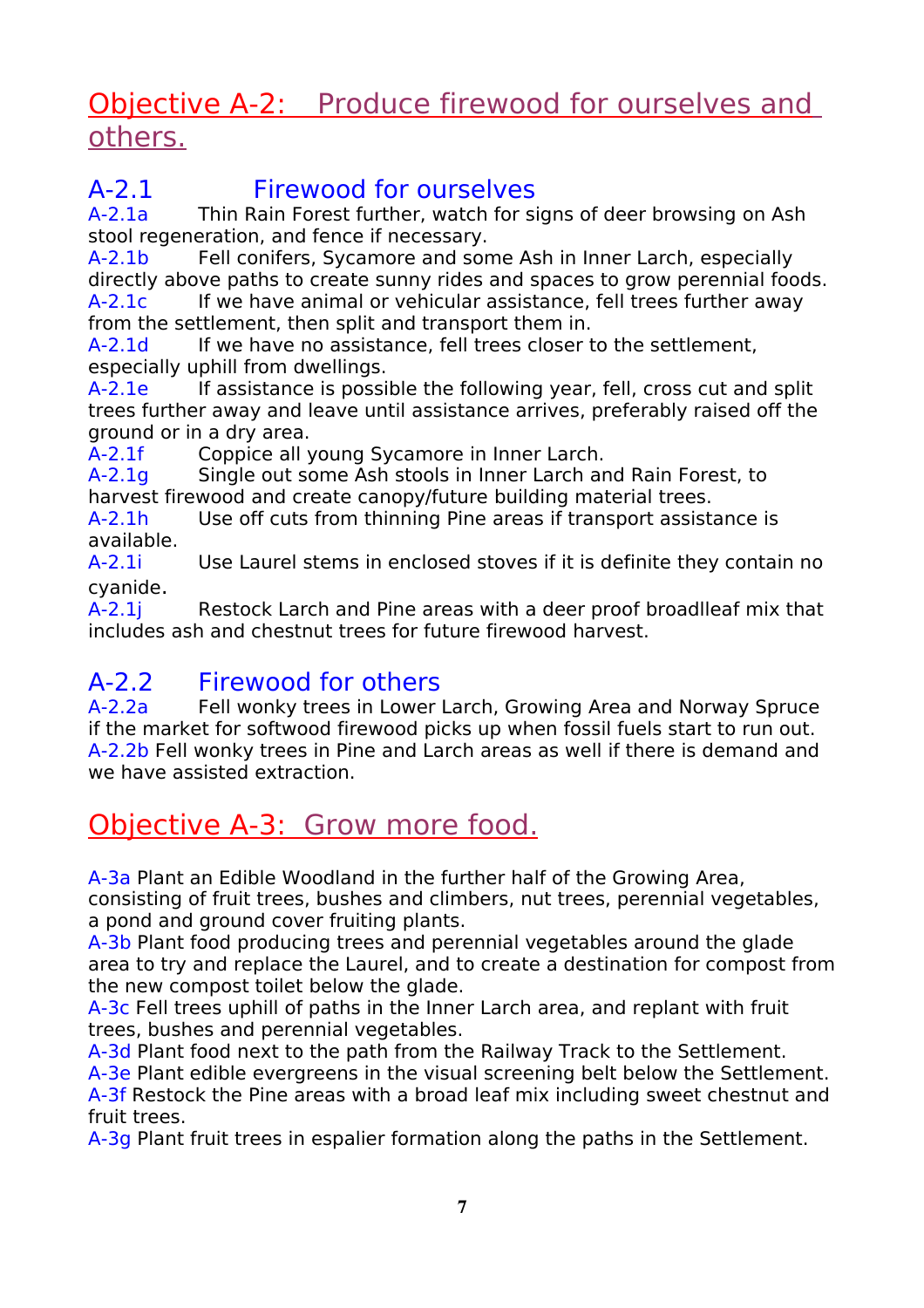#### Objective A-4: Maintain and enhance the visual screening of our structures from the A382 and our neighbours.

A-4a Plant an evergreen visual screening belt below the Settlement, to maintain visual screening when the present ivy clad Larch trees no longer screen our dwellings. The belt will consist of Holly and edible/useful evergreen trees, or broadleaved trees with ivy trained up them.

A-4b Do not fell any trees in the visual screening area below the Settlement until the new screening belt has taken over.

A-4c Fit light blockers onto any lights that shine directly towards the road or neighbouring houses.

#### Objective A-5: Create spaces for the community to play in.

A-5a Clear/use the rocky debris in the glade, and flatten the ground there. A-5b Build a playground adjacent to the fire pit in the Settlement.

#### Objective A-6: Supply building materials for ourselves and others.

A-6a Leave some straight Larch and Fir trees in Inner Larch, especially thin ones, until we need them to build with.

A-6b Identify places where a mobile saw mill could be towed to and operated and do not fell trees for firewood above those places.

A-6c Plant some Douglas Fir in the visual screening belt to provide future pole wood.

A-6d Experiment with chainsaw planking tools.

A-6e Create a wood gasification unit and run a mobile sawmill with it.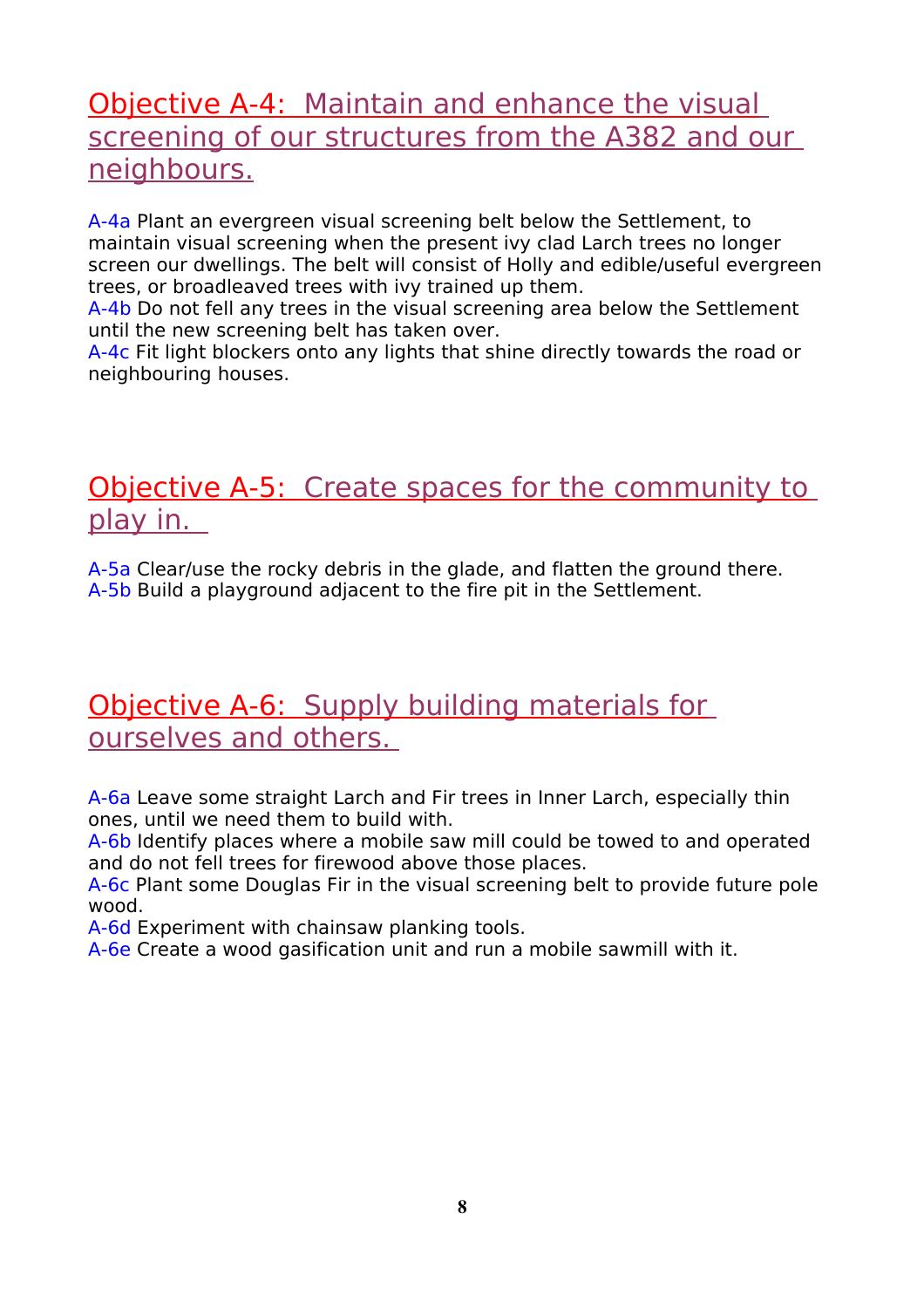### Strategies to meet our Secondary Objectives

#### Objective B-1: Carbon sequestration.

B-1a Maintain and increase the area of land covered by trees, by restocking felled areas and planting the new Edible Woodland.

B-1b Kill ivy on veteran trees at risk from wind throw

B-1c Continue to heat our dwellings and cook without using fossil fuels, maintaining our current carbon positive lives.

#### Objective B-2: Create and maintain shelter and sunshine for our structures and food crops.

B-2a Fell trees to make South-facing hemispherical clearings around dwellings and food growing areas, to create sheltered sun traps.

B-2b Clear/top conifers in the Growing Area when they excessively shade our broad scale vegetable beds.

B-2c Clear strips above the paths in Settlement Area to create long growing areas for fruit and perennial vegetables.

#### Objective B-3: Earn some income from the woodland's resources.

B-3a Fell and plank/mill/chip/split/chop/extract Larch, Ash, Fir and Norway Spruce in Lower Larch, and Norway Spruce areas when there is demand for these products.

B-3b Also fell and plank/mill/chip/split/chop/extract Larch, Ash, Pine, and Fir in Pine and Inner Larch areas when there is demand for these products and we have extraction assistance.

#### Objective B-4: Increase our ability to run courses and events here.

B-4a Level out the ground and clear or use the rocks (to make raised beds or terraces, or in sweat lodges) in the Glade to improve camping facilities.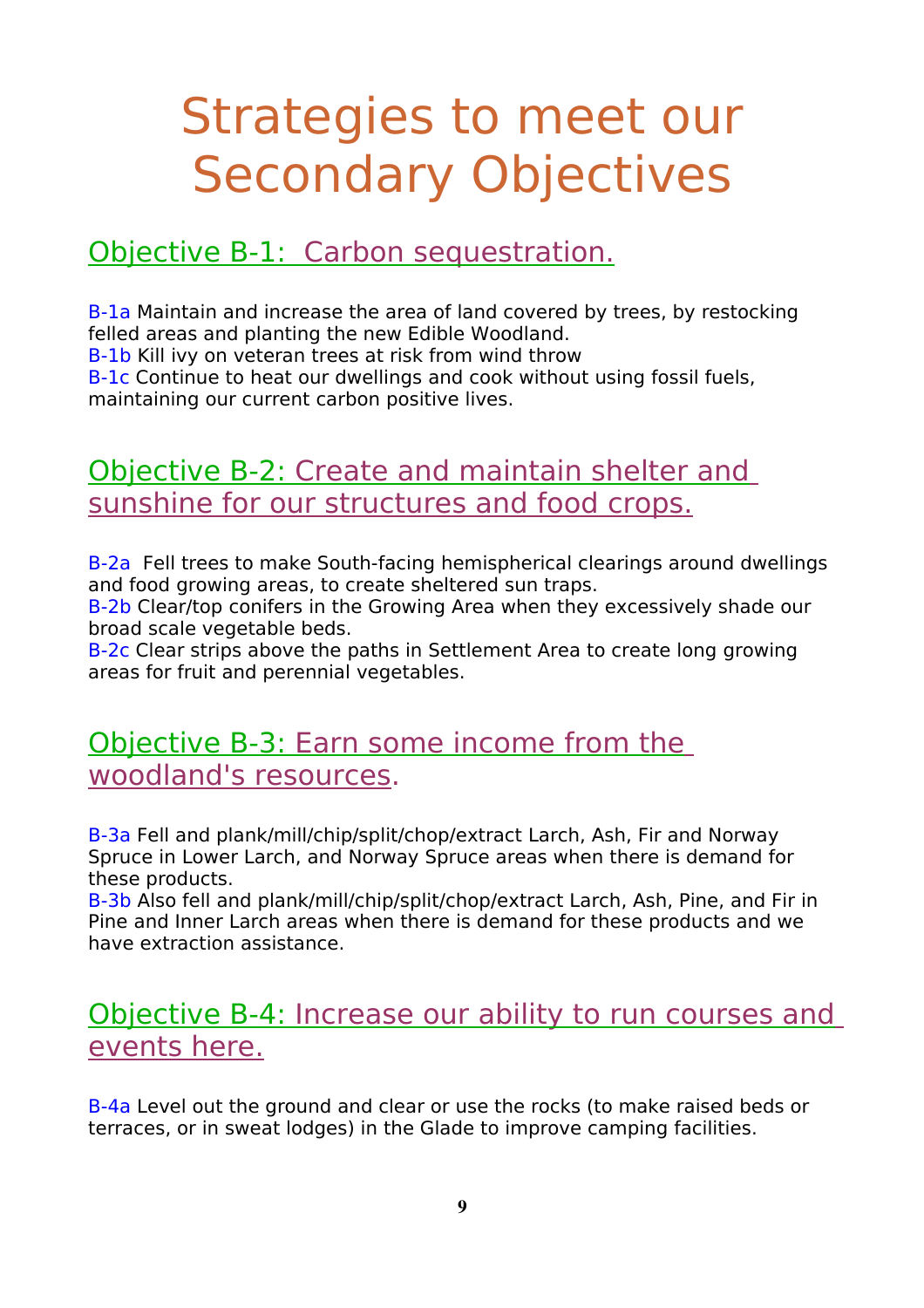### Management Plan by Compartments



#### 1.Railway Track

Put up nest boxes for dormice in the trees and shrub adjoining Railway Track.

#### 2. Norway Spruce

Thin and plank/mill/chip/split/chop/extract Spruce trees as and when there is a market for products and the right machinery on site.

#### 3. Growing Area

Create a new deer fenced Edible Woodland in the further half of the Growing Area, consisting of fruit and nut trees, bushes and climbers ground cover fruiting plants and perennial plants, and incorporating a large pond, sunny clearings and bat and dormouse boxes. Leave/ring bark old holey trees near the Edible Woodland to provide habitat for bats.

 Cut down the Rhododendron, pull out roots and cover it with black plastic and tyres to kill it off completely. Clear/top conifers in the Growing Area when they excessively shade our broad scale vegetable beds. Set up a tree nursery.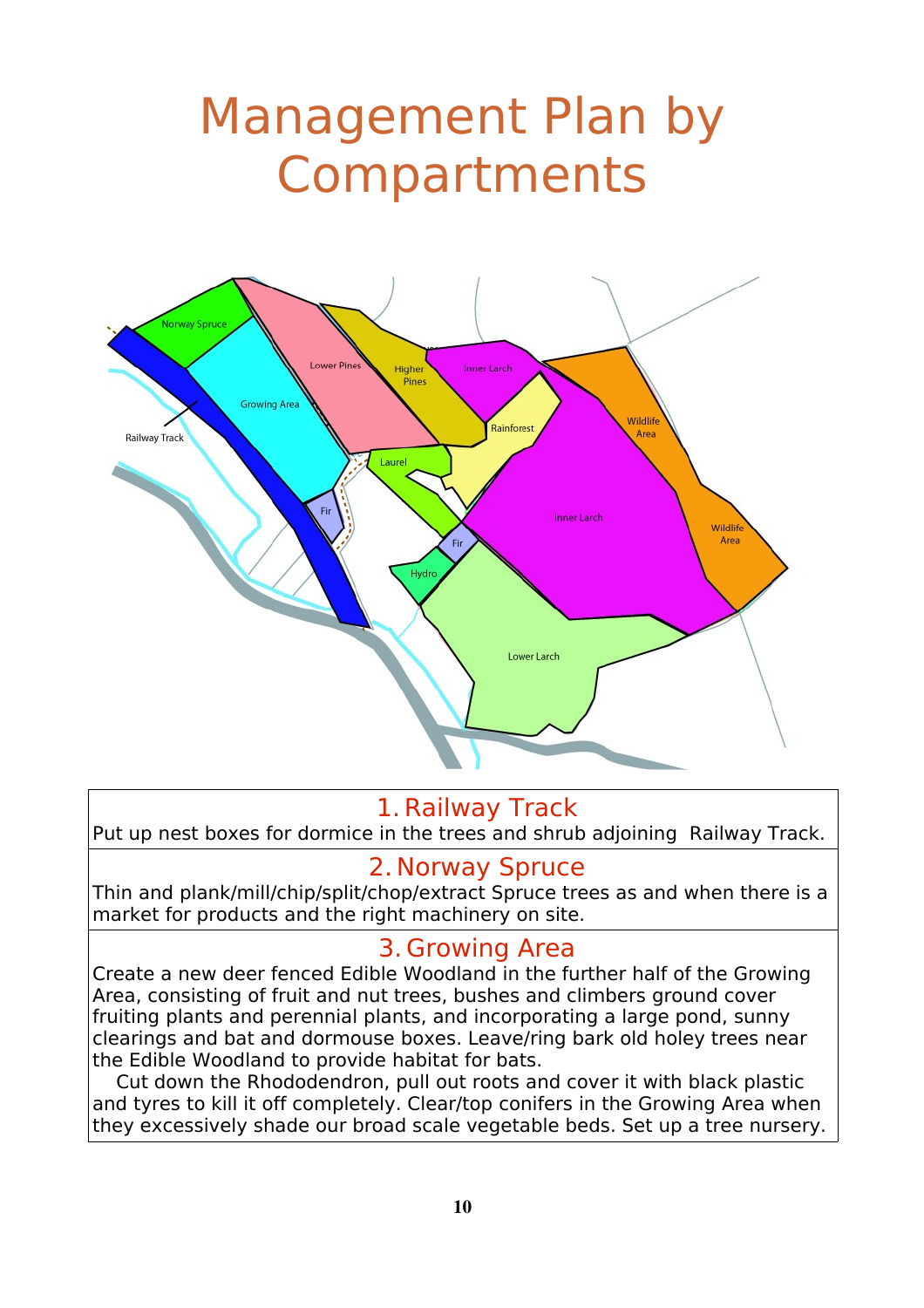#### 4. Lower Pines

Thin out the Pine and Fir, replanting with Sweet Chestnut, and other commercially interesting broad leaves, with tree tube protection from deer browsing. Protect any natural broad leaf regeneration, especially Ash, from deer with tree tubes also. Clear and eliminate any invading Laurel stools.

#### 5. Higher Pines.

Thin out the Pine, replanting with Sweet Chestnut, other food producing trees and other broadleaved trees, with tree tube protection from deer browsing. Protect any natural broad leaf regeneration, especially Ash, from deer with tree tubes also. Thin around existing broad leaf trees. Clear and eliminate any invading Laurel stools.

#### 6. Fir.

Thin these stands as and when there is demand for pole wood for building materials. Protect fir and other regeneration with tree tubes.

#### 7. Laurel.

Cut back all the Laurel every year, except for a graded swoosh above the Glade where it joins Rain Forest and Lower Pines. Plant fruit trees and bushes above and below the glade in place of the laurel, experimentally in a small area at first to see how toxified the soil is.

#### 8.Rain Forest.

Put up Dormouse nest boxes. Thin Ash and Sycamore for firewood and to increase light levels for better dormouse habitat. Single out some of the ash stools to create future canopy, protect ash stools/stumps from deer if necessary.

#### 9. Inner Larch.

Put up Dormouse nest boxes. Drill holes into larch stumps to provide Dormouse nests. Create more ponds to provide bats with insect food. Put up bat boxes and create sunny clearings (esp. by felling/ring barking sitka spruce) near the new ponds. Register these areas as bat zones, and fell trees in these areas between September and November to avoid unnecessary disturbance. Leave/ring bark old holey trees in these areas to provide resting and summer sleeping spaces.

 Coppice the young Sycamore for personal and communal firewood before it is mature enough to set seed. Gradually fell Larch for firewood, building materials and for sale. Single out some Ash stools in to harvest firewood and create canopy/future building material trees. Restock/regenerate with a deer proof broadlleaf mix that includes Ash and Sweet Chestnut trees for future firewood harvest, and fruit trees for future food. Fell bendy trees for firewood/kindling if the market picks up and we have extraction assistance.

 Plant fruit trees in espalier formation along the paths in the Settlement. Fell conifers, Sycamore and some Ash in the Settlement directly above paths to create sunny rides and spaces to grow perennial foods.

 Build a playground adjacent to the fire pit in the Settlement. Leave some straight Larch and Fir trees in Inner Larch, especially thin ones, until we need them to build with. Identify places where a mobile saw mill could be towed to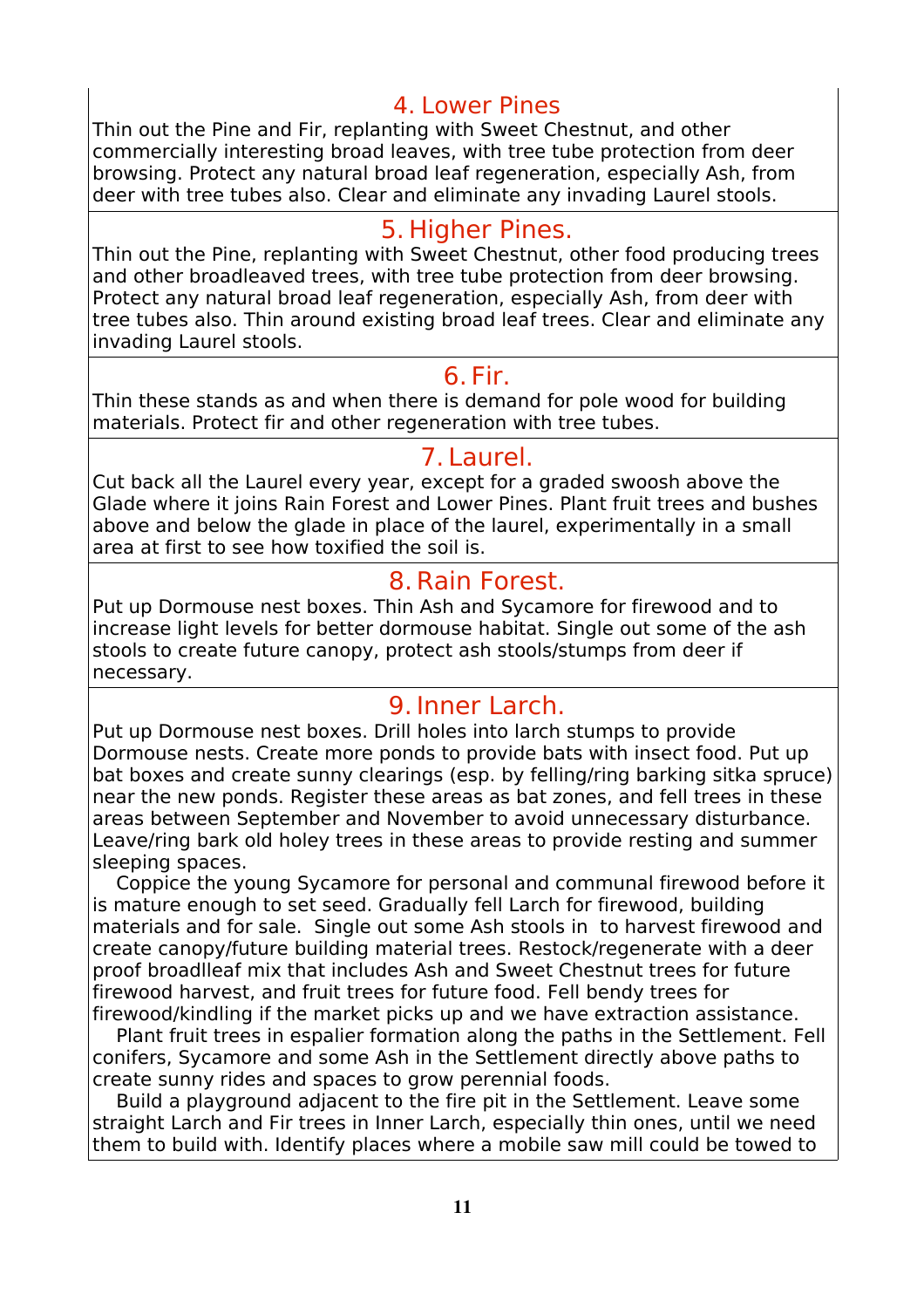and operated and do not fell trees for firewood above those places.

 Fell and plank/mill/chip/split/chop/extract Larch, Ash and Fir when there is demand for these products and we have extraction assistance. Fell trees to make South-facing hemispherical clearings around dwellings and food growing areas, to create sheltered sun traps.

#### 10.Wildlife Area.

Put up Dormouse nest boxes. Drill holes into larch stumps to provide Dormouse nests. Gradually fell the Larch and either leave it to rot or collect it for firewood/building materials. Restock after any felling with a broad leaf mix that includes a lot of Oak. Monitor area for natural broad leaf regeneration, and protect new stems with tree tubes.

 Identify places where a mobile saw mill could be towed to and operated and keep nice straight trees above these locations for possible future milling. Kill ivy on veteran trees at risk from wind throw

#### 11.Hydro.

Protect any interesting regeneration with deer proof tubes.

#### 12.Lower Larch.

Put up Dormouse nest boxes. Drill holes into Larch stumps to provide Dormouse nests. Create more ponds to provide bats with insect food. Put up bat boxes and create sunny clearings (esp. by felling/ring barking sitka spruce) near the new ponds. Register these areas as bat zones, and fell trees in these areas between September and November to avoid unnecessary disturbance. Leave/ring bark old holey trees in these areas to provide resting and summer sleeping spaces.

 Gradually fell Larch for firewood, building materials and for sale. Restock/regenerate areas with a deer proof broadlleaf mix that includes fruit trees and Ash and Sweet Chestnut for future firewood and food production. Fell bendy trees for firewood/kindling if the market picks up.

 Plant an evergreen visual screening belt below the Settlement, to maintain visual screening when the present ivy clad Larch trees no longer screen our dwellings. The belt will consist of Holly, Douglas Fir and other edible/useful evergreen trees, or broad leaved trees with ivy trained up them. Do not fell any trees in the visual screening area below the Settlement until the new screening belt has taken over.

 Identify places where a mobile saw mill could be towed to and operated and do not fell trees for firewood above those places.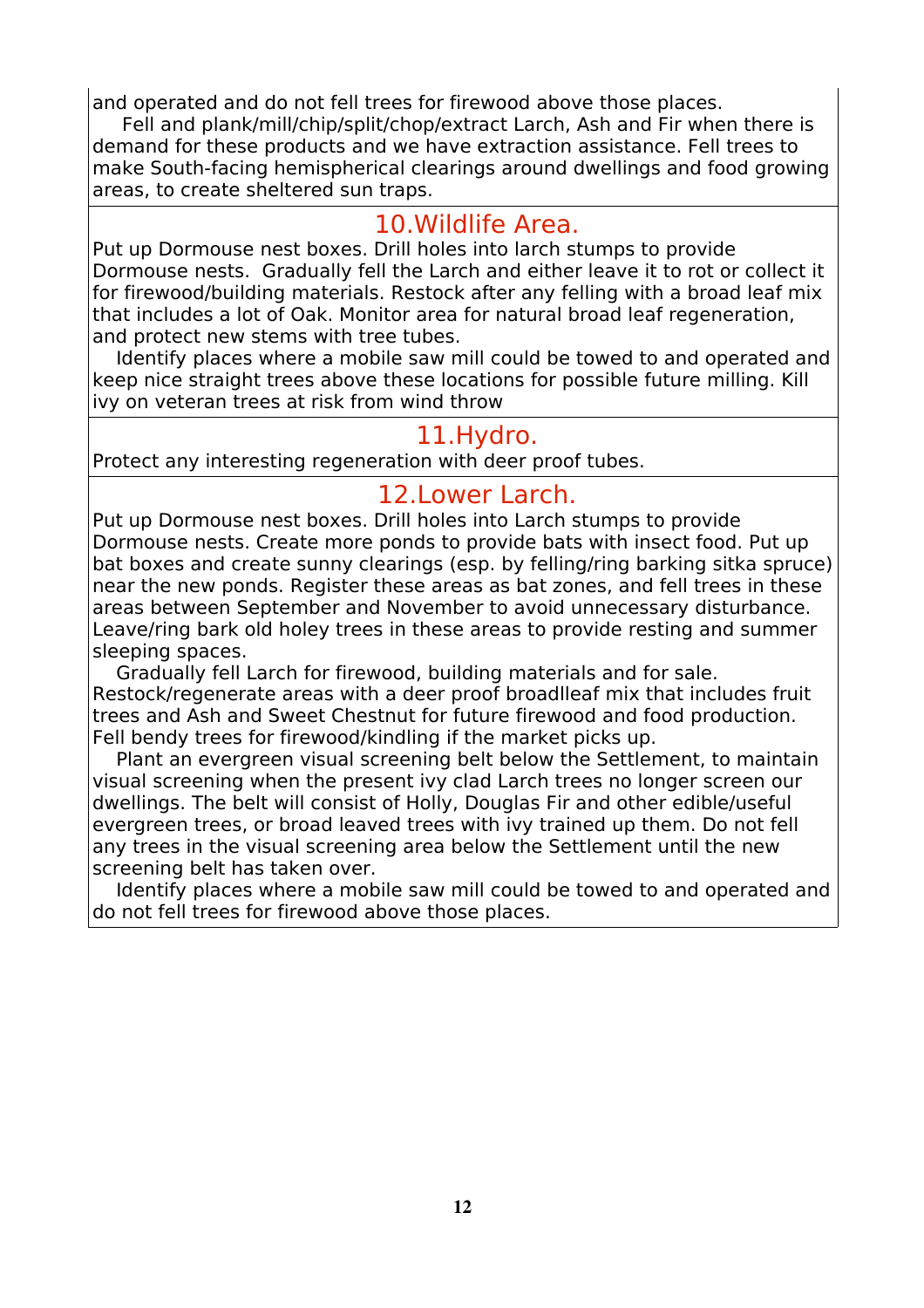## General Management Policies

Use Continuous Cover Forestry techniques to guide all felling and restocking decisions.

Design the woodland to be stable and resilient in the face of predicted changes in the climate – plant for diversity, flood/drought/storm tolerance and an ability to cope with rises in temperature, diseases and pests. Do not restock with Scot's Pine or any monoculture plantations. Choose trees to fell with an awareness of wind throw effects.

Where possible leave dead trees standing and leave dead wood on the ground for wildlife habitat.

Review the Plan next in 2011 and every 2 years after that.

Default restocking is with broad leaved trees, preferably native species of local provenance.

Minimise the use of fossil fueled machinery in the woods.

Hazel stem harvesting is to be done by continuous coppicing, not by total stool clearance in one chosen area, as was done in the past.

Leave Ivy on felled trees for 24 hours before limbing and cleaning the tree.

Do not fell any trees in the visual screening area below the Settlement until the new screening belt has taken over.

Leave some straight Larch and Fir trees in Inner Larch for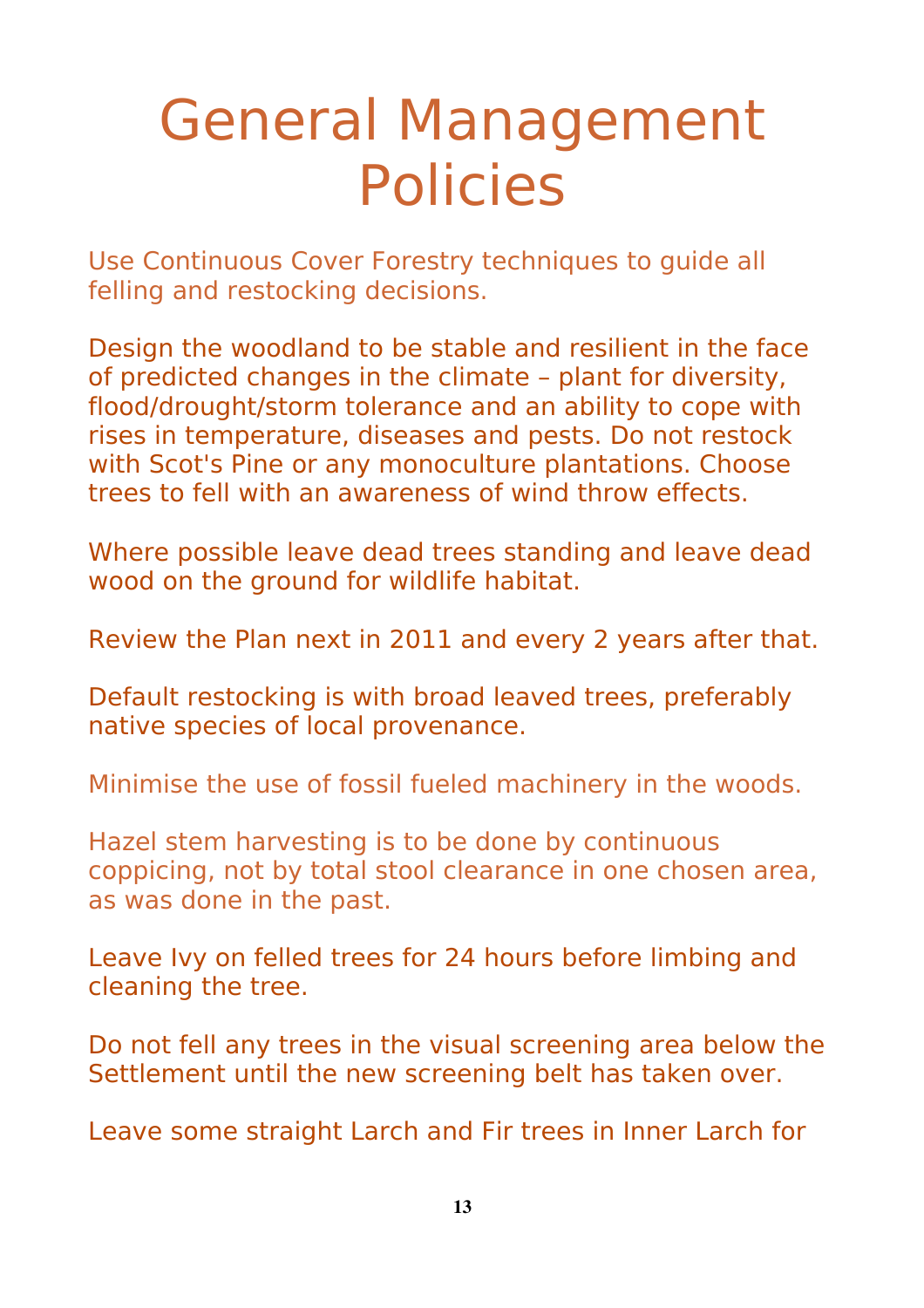building with, especially thin ones.

Identify places where a mobile saw mill could be towed to and operated at, and keep nice straight trees above these locations for possible future milling, rather than felling them for firewood.

Experiment with chainsaw planking tools.

Create a wood gasification unit and run a mobile sawmill with it.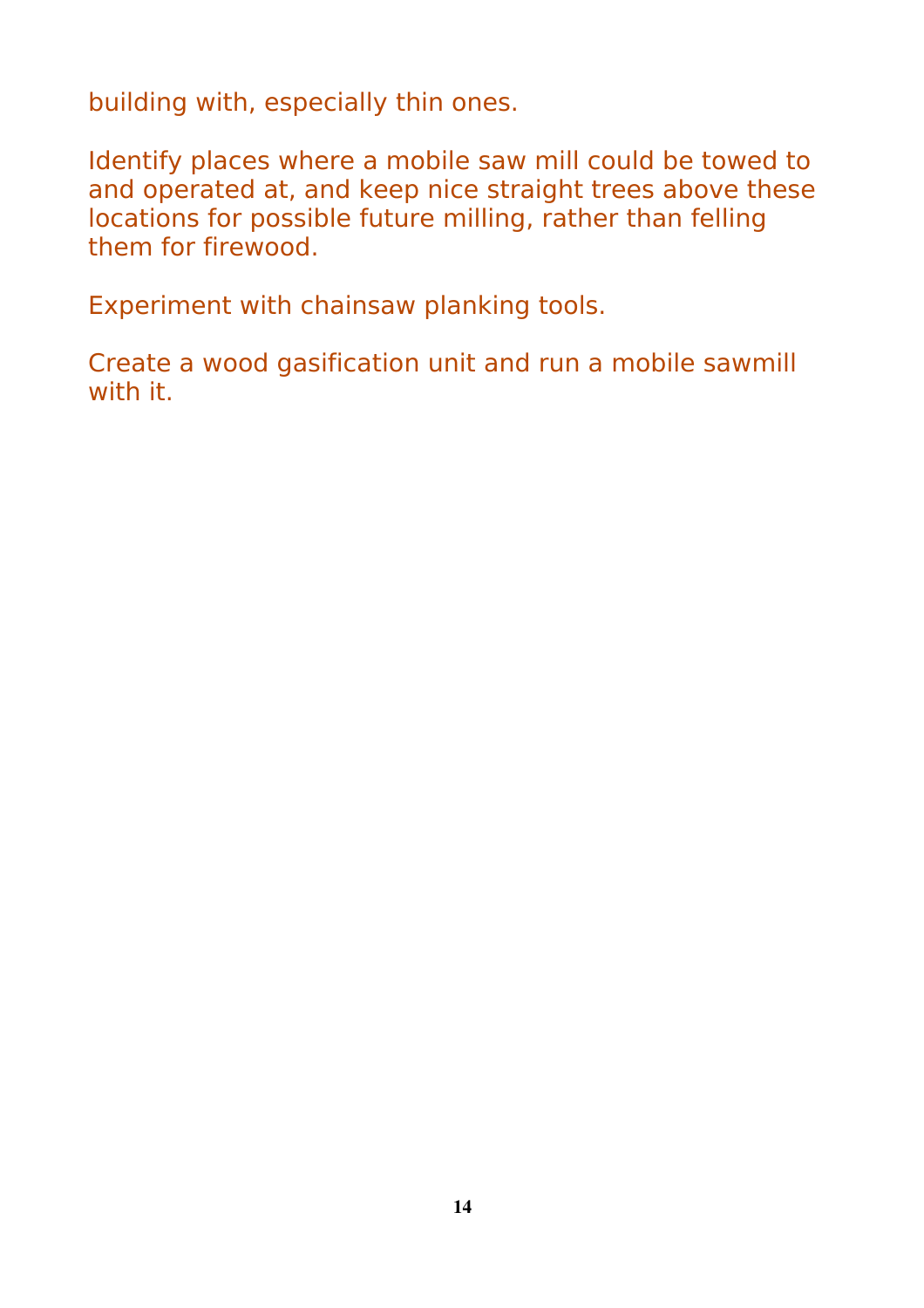### Implementation Plan

(Last updated March 2009)

| Date of                      | <b>Planned operations</b>                                                                                                               |
|------------------------------|-----------------------------------------------------------------------------------------------------------------------------------------|
| <b>Operations</b>            |                                                                                                                                         |
| On going                     | Putting Dormice boxes into Inner and Lower Larch, Wildlife<br>Area, Rain Forest and Railway Track.                                      |
| On going                     | Drilling holes into felled Larch stumps to create dormice<br>nests in Larch areas.                                                      |
| Autumn 2009<br>onwards       | Creating an on site tree nursery of fruit, oak, ash, sweet<br>chestnut, hazel and other edible and useful trees in the<br>Growing Area. |
| October and<br>November 2009 | Thinning Pine areas.                                                                                                                    |
| Winter 2009/10               | Felling/ring barking Sitka Spruce to create wildlife habitat<br>(unless they are providing visual screening for Settlement).            |
| Winter 2009/10               | Organising on site Pine planking with mobile mill.                                                                                      |
| Winter 2009/10               | Organising extraction and sale of Pine saw logs from Pine<br>areas.                                                                     |
| Winter/Spring<br>2009/10     | Tree felling above paths in the Settlement and replanting<br>with linear Forest Gardens.                                                |
| Winter/Spring<br>2009/10     | Planting fruit trees and bushes in the cleared Laurel area.                                                                             |
| Autumn/Winter<br>2009/10     | Restocking Pine areas with Sweet Chestnut and fruit trees.                                                                              |
| <b>Winter 2008/9</b>         | Making pond(s) for bat food chain in Lower Larch.                                                                                       |
| Ongoing                      | Checking for Laurel outside Laurel area, and pulling it up<br>or elimination mulching it.                                               |
| Ongoing                      | Put up owl boxes around the Settlement.                                                                                                 |
| Ongoing                      | Put up bat boxes around the glade, Growing Area and any<br>new ponds.                                                                   |
| 2010 or 2011                 | New pond in Settlement (for grey water treatment and<br>bats).                                                                          |
| Ongoing                      | Fell above and beside the Settlement for communal and<br>personal firewood.                                                             |
| Ongoing                      | Sycamore, ash and hazel coppicing for firewood in Inner<br>Larch.                                                                       |
| Ongoing                      | Thinning Rain Forest for firewood.                                                                                                      |
| 2010 or 2011                 | Planting Evergreen visual screening belt below Settlement.                                                                              |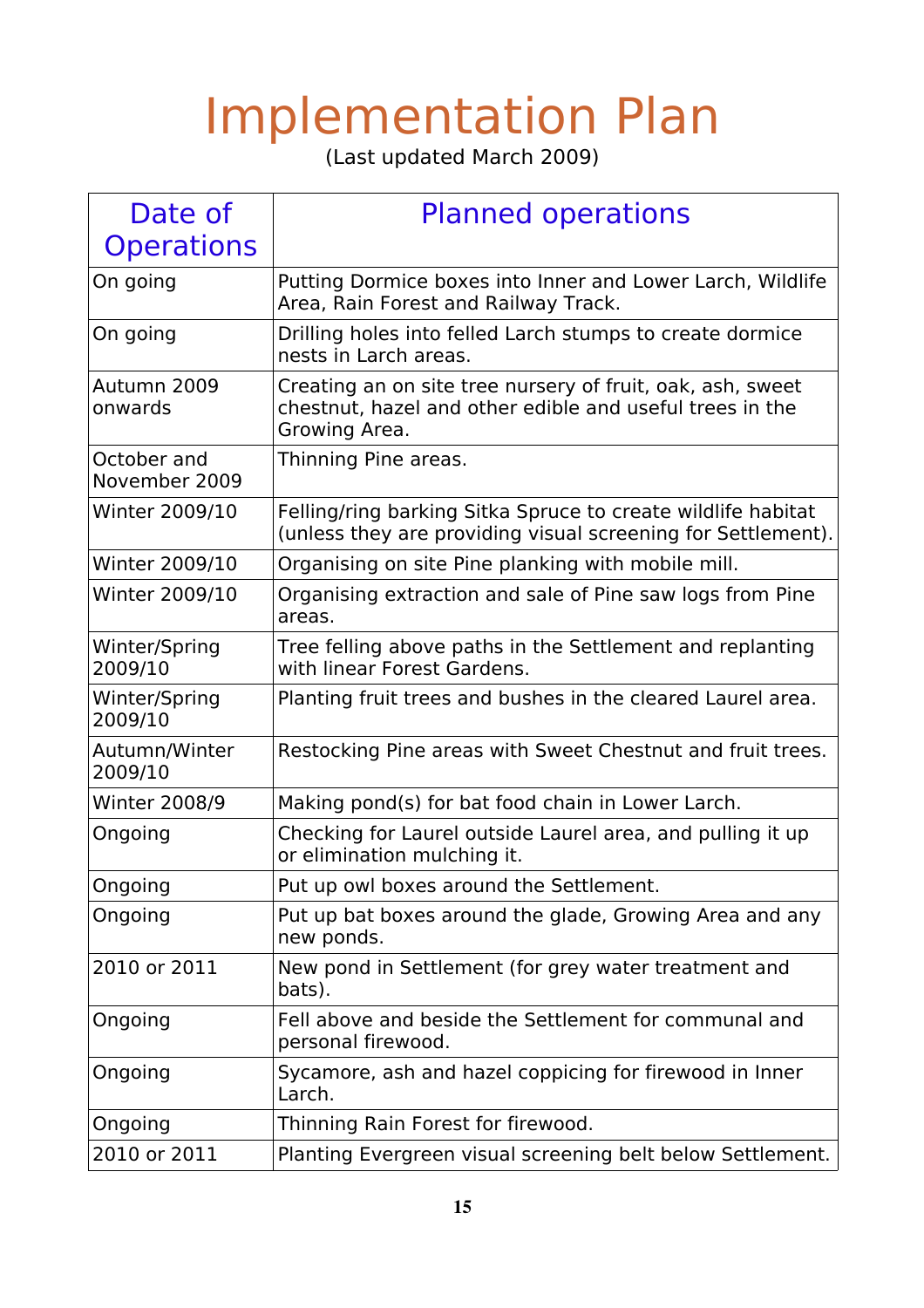| 2009 or 2010          | Leveling and clearing glade to improve camping facilities.                                                                                                   |
|-----------------------|--------------------------------------------------------------------------------------------------------------------------------------------------------------|
| Summer/Autumn<br>2009 | Deer fencing Edible Woodland area.                                                                                                                           |
| 2009 onwards          | Restock cleared area in Lower Larch with Sweet Chestnut,<br>Ash, Wild Cherry, Beech, Willow and Douglas Fir once<br>future pond locations have been decided. |
| Ongoing               | Monitoring regeneration in Wildlife Area, protecting<br>desirable regen with tree tubes and planting more Oak if<br>necessary.                               |